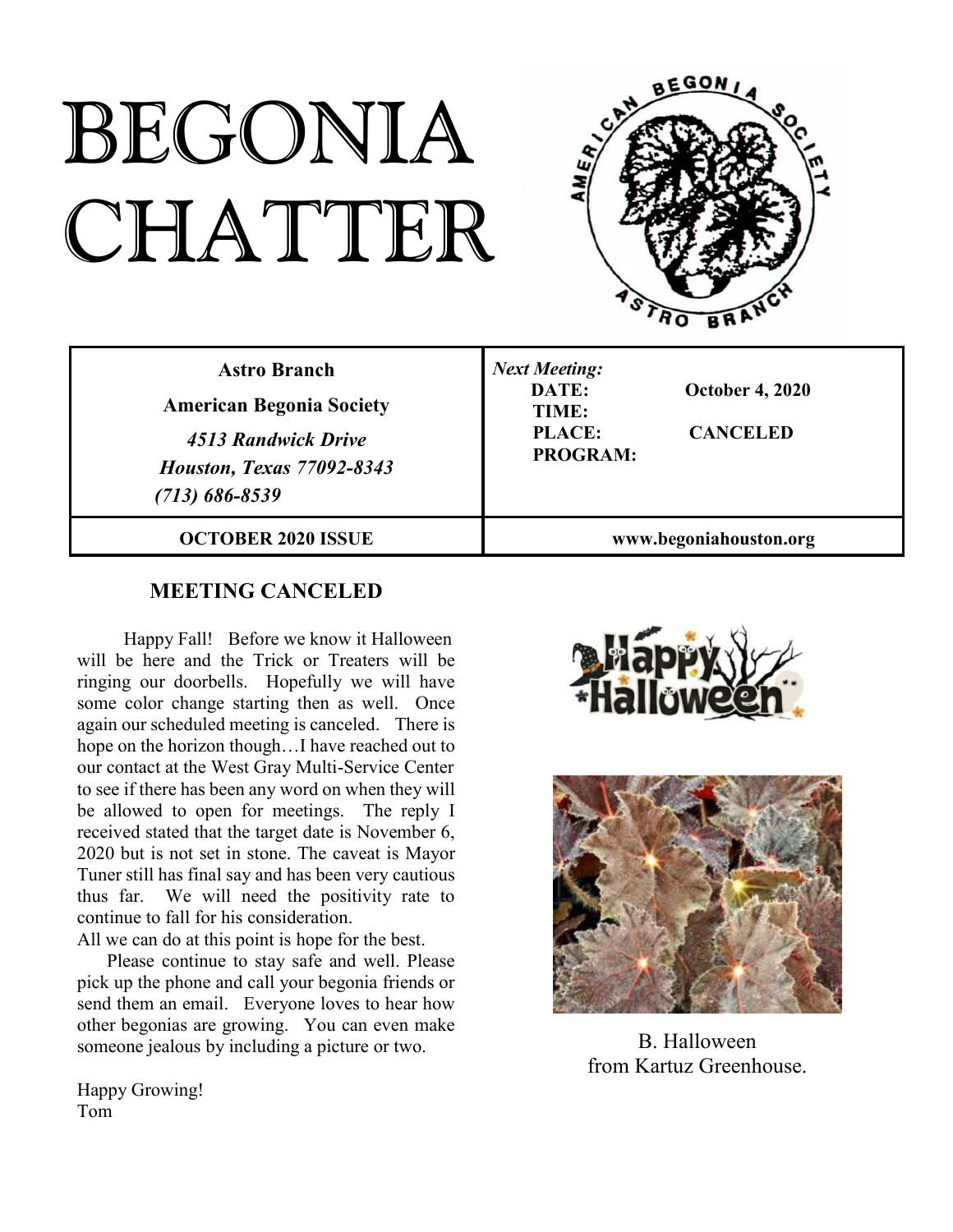## **WEATHER FORECAST FOR OCTOBER 2020**

According to the United States Weather Service, Houston and the surrounding areas fall in Region 7 of the National Weather Map. Here is what they predict for the month of October.

Our temperatures will be near normal and our precipitation will be near normal. Our average temperature should range from 62 degrees in the North to 68 degrees in the South. Our coolest temperatures for October will be October  $1^{st}$  &  $2^{nd}$ ,  $13^{th}$  thru  $17^{th}$ , and  $25^{th}$  thru  $29^{th}$ . Our warmest temperatures for October will be October  $4<sup>th</sup>$  thru  $7<sup>th</sup>$ ,  $10<sup>th</sup>$  thru  $12<sup>th</sup>$ ,  $19<sup>th</sup>$  thru  $23<sup>rd</sup>$  and  $31<sup>st</sup>$ . The best chance for a few showers and thunderstorms, especially in the North will be October  $11<sup>th</sup>$  thru  $15<sup>th</sup>$  and  $24<sup>th</sup>$  thru  $26<sup>th</sup>$ . Otherwise there will only be isolated showers and thunderstorms. The hurricane potential will be moderate at the start of month and low for the remainder of the month.

*(The weather forecast above is taken from the Harris Farmer's Almanac for 2020*

*\_\_\_\_\_\_\_\_\_\_\_\_\_\_\_\_\_\_\_\_\_\_\_\_\_\_\_\_\_\_\_\_\_\_*

## **Happy Birthday To You!**

Happy Birthday wishes to all our members born in October.

| Diana Bukey      | October $31st$    |
|------------------|-------------------|
| John Cole        | October $1st$     |
| Virginia Ledford | October $11^{th}$ |
| Kathleen Murphy  | October $3rd$     |
| Sandra Rigsby    | October $30th$    |
| Johnny Williams  | October $10^{th}$ |

*"Take a few moments to remember all the good things you've seen and done, ways you've grown and things you've learned. Celebrate your memories and your dreams…everything that has made you the wonderful person you are."*

#### *"Happy Birthday"*

# **PRUNING, PLANTING AND TRANSPLANTING**

| October                           |           |
|-----------------------------------|-----------|
| $2^{nd}$ & $3^{rd}$               | Pisces    |
| $7^{\text{th}}$ & $8^{\text{th}}$ | Taurus    |
| $12^{th}$ & $13^{th}$             | Cancer    |
| $20^{th}$ & $21^{st}$             | Scorpio   |
| $24^{th}$ , 25 & $26^{th}$        | Capricorn |
| $29^{th}$ & $39^{th}$             | Pisces    |
|                                   |           |

#### **November**

| $4^{\text{th}}$ , $5^{\text{th}}$ & $6^{\text{th}}$ | Taurus    |
|-----------------------------------------------------|-----------|
| $9^{\text{th}'}$ & $10^{\text{th}}$                 | Cancer    |
| $18^{th}$ & $19^{th}$                               | Scorpio   |
| $22^{\text{nd}}$ & $23^{\text{rd}}$                 | Capricorn |
| $26h, 27th$ & $28th$                                | Capricorn |
| 31 <sup>st</sup>                                    | Taurus    |

\*\*\* Planting and transplanting are best done in Cancer, Scorpio and Pisces with Cancer being the best.

\*\*\* Best Pruning for quick growth is first in Taurus and then in Capricorn..

(The pruning, planting and transplanting dates above have been taken from the **Harris Farmer's Almanac for 2020**)

## **YOUR ATTENTION PLEASE!**

Our friend and Astro Branch member Johnny Williams is very ill and has been in Methodist Hospital since August 23rd. Donna has been visiting him daily and says he's in good spirits and often jokes with her. On the other hand there are those other days. It would be greatly appreciated if you could send Johnny a fun card(s) to lift his spirits and to let him know we are thinking of him. It would also be nice to send an encouraging card(s) to Donna. Their address is:

> **Donna or Johnny Williams 8619 Blossom Bell Missouri City, TX 77489**

Thank-you**!** Please keep Johnny & Donna in your prayers.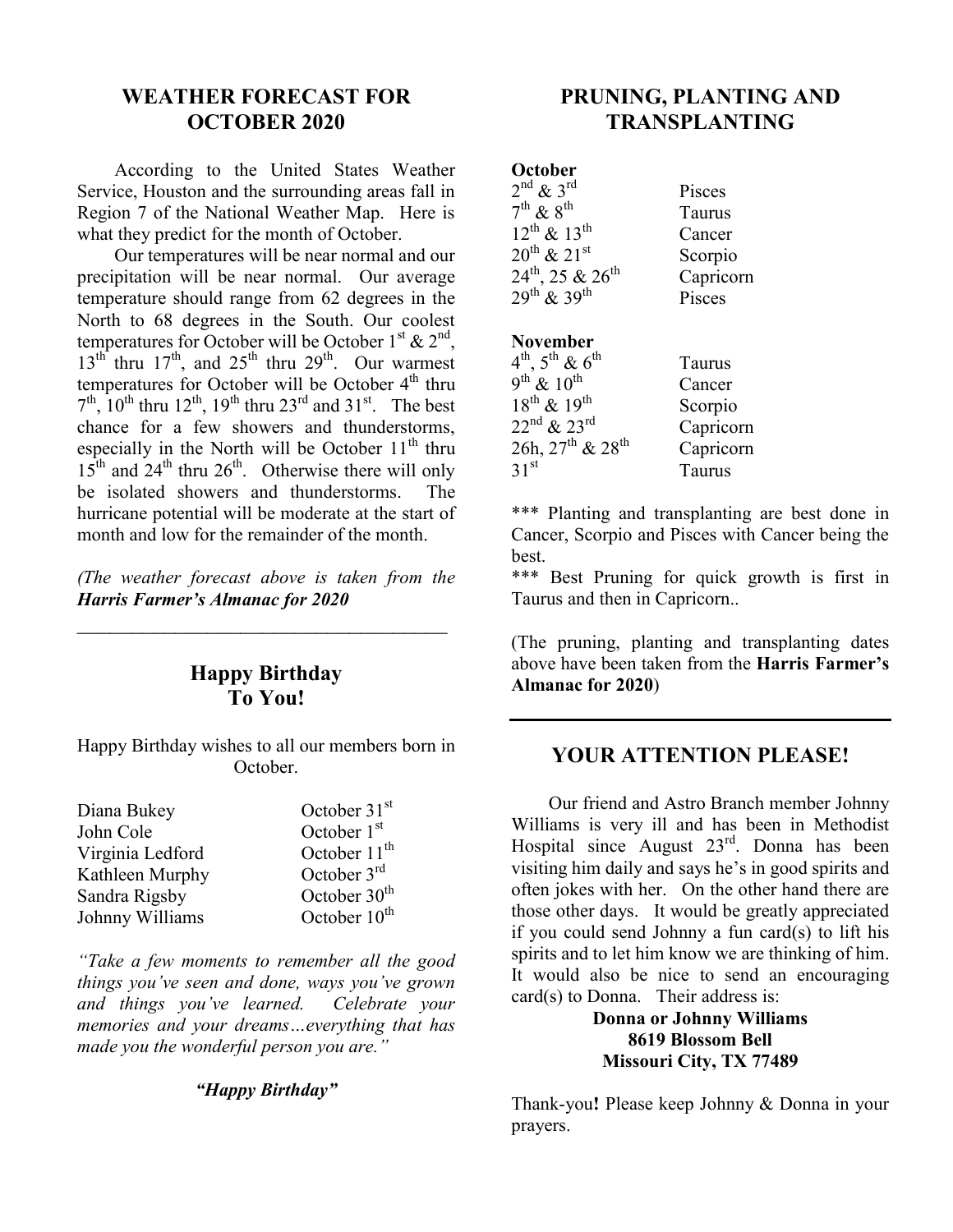## New Cultivar

### *Begonia* **'Tuti Siregar' No. 1001**

#### *Begonia (B. listada x Begonia acetosa)* 'Tuti Siregar'

This shrub-like cultivar reaches a height of 18" at maturity. It has brown-green, ovate leaves with silver hair above with a broad light yellow center stripe. The leaf underside is red-maroon with pinkish hairs. They are 6""by 4" with serrulate margins. Leaves have 7 main veins with overlapped basal bases. Leaf tips are truncate. Petioles are 4", red with lanate hairs. Stipules are red and 1½" in length and 1" in width.

Flowers have ovate tepals, white above and white with pinkish hairs on the underside. Both male and female flowers have 4 tepals. Clusters have 27-30 male flowers and 5 female flowers. There are many clusters in December in Bali. Flower peduncle is 6" long.

This unique cross has both leaves and blooms that are unusual.

This cultivar has been recommended for registration by W. Scott Hoover, New England Tropical Conservatory, Vermont and by Ching-I-Peng, Biodiversity, Academia Sinica, Nangang, Taipei 115 Taiwan.

This cultivar was developed by Hartutiningsih-M. Siregar in 2005, it first bloomed in 2006, and was first distributed in 2006.

It was registered on August 20, 2008

*(This article was taken from* **the Begonian** *volume 75, November/December 2008. New Cultivars Official International registration 1001 Gene Salisbury, Nomenclature Director)*